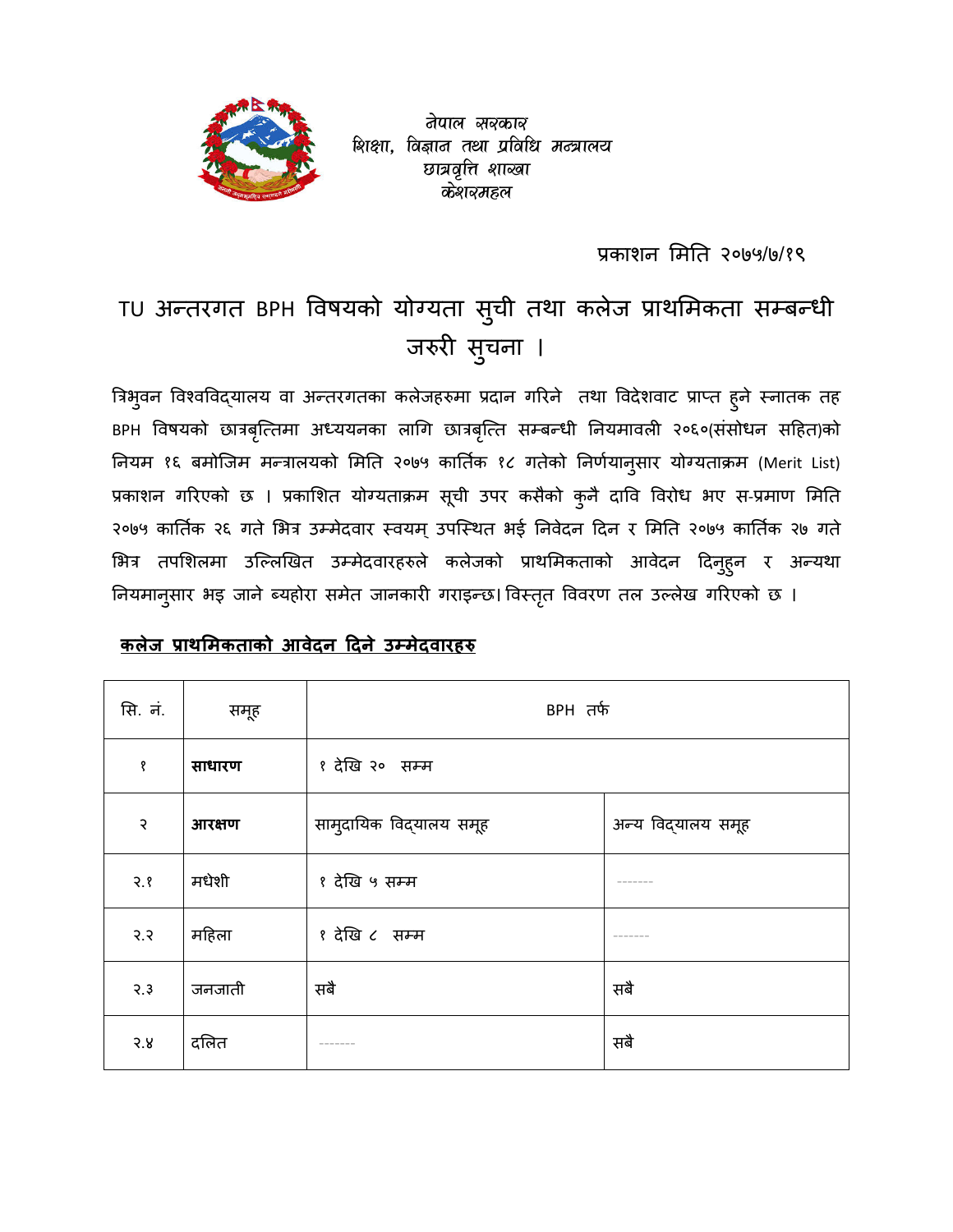#### **Government of Nepal Ministry of Education, Science & Technology Scholarship Section Merit List( Based on IOM Entrance 2075)**

**Subject:** BPH **Reservation Group:** General (i.e. Total)

| <b>SN</b>      | Online<br>Reg. No. | <b>Entrance</b><br>Roll No. | <b>Candidate's Name</b>    | Gender | <b>Score</b><br>% | Rank | <b>MoEST</b><br>Rank    |
|----------------|--------------------|-----------------------------|----------------------------|--------|-------------------|------|-------------------------|
|                |                    |                             | JAAN MOHAMMAD              |        |                   |      |                         |
| 1              | 3321               | 26198                       | PATHAN                     | Male   | 79                | 2    | 1                       |
| $\overline{2}$ | 3637               | 27658                       | DIPALI JHA                 | Female | 72                | 17   | $\overline{2}$          |
| 3              | 4704               | 28118                       | <b>SURESH BISTA</b>        | Male   | 71                | 20   | 3                       |
| 4              | 3956               | 27593                       | ASIKA GHEMOSU              | Female | 69                | 28   | $\overline{\mathbf{4}}$ |
| 5              | 3773               | 26185                       | AMIT KUMAR CHAUDHARY       | Male   | 68                | 32   | 5                       |
| 6              | 4639               | 27713                       | MUKESH ADHIKARI            | Male   | 68                | 33   | 6                       |
| $\overline{7}$ | 3761               | 28473                       | LAXMI CHAUDHARY            | Female | 68                | 36   | $\overline{7}$          |
| 8              | 3797               | 27139                       | <b>HARI JOSHI</b>          | Male   | 67                | 39   | 8                       |
| 9              | 3547               | 26612                       | PREETY CHAUDHARY           | Female | 66                | 43   | 9                       |
| 10             | 4422               | 26441                       | AAWASH REGMI               | Male   | 66                | 47   | 10                      |
| 11             | 3565               | 26003                       | <b>MANISHA GAIRE</b>       | Female | 65                | 49   | 11                      |
| 12             | 3682               | 27016                       | <b>NEELAM SUWAL</b>        | Female | 62                | 64   | 12                      |
| 13             | 3541               | 28695                       | ANJALI BHATT               | Female | 62                | 65   | 13                      |
| 14             | 4419               | 27680                       | ROSHAN KARKI               | Male   | 62                | 66   | 14                      |
| 15             | 4183               | 28940                       | SHRIJANA SAH               | Female | 62                | 68   | 15                      |
| 16             | 4909               | 26457                       | INDILA KUMARI YADAV        | Female | 61                | 69   | 16                      |
| 17             | 3573               | 26618                       | UPENDRA SHARMA Lohar       | Male   | 60                | 82   | 17                      |
| 18             | 4654               | 28910                       | <b>PUSPA KC</b>            | Female | 60                | 89   | 18                      |
| 19             | 4138               | 28556                       | AMRITA JHA                 | Female | 60                | 90   | 19                      |
| 20             | 4112               | 27792                       | GUDU KUMAR SAH             | Male   | 59                | 109  | 20                      |
| 21             | 4513               | 26573                       | <b>ANJALI PC</b>           | Female | 58                | 113  | 21                      |
| 22             | 4114               | 27180                       | PRAVIN SHAH                | Male   | 58                | 115  | 22                      |
| 23             | 4415               | 28142                       | <b>BIKEY KUMAR GUPTA</b>   | Male   | 58                | 116  | 23                      |
| 24             | 4607               | 28211                       | POOJA KUMARI               | Female | 57                | 117  | 24                      |
| 25             | 4931               | 26151                       | PRATIBHA KUMARI GUPTA      | Female | 57                | 135  | 25                      |
| 26             | 4778               | 26334                       | SHRISTI KC                 | Female | 56                | 140  | 26                      |
| 27             | 4387               | 26241                       | SUSHIL KHANAL              | Male   | 56                | 143  | 27                      |
| 28             | 4939               | 26887                       | PREETI AGRAHARI            | Female | 56                | 148  | 28                      |
| 29             | 4311               | 27437                       | SUJINA TAMANG              | Female | 55                | 164  | 29                      |
| 30             | 3389               | 28994                       | RUPA PUN MAGAR             | Female | 55                | 166  | 30                      |
| 31             | 4897               | 26765                       | <b>CHANDRA MOHAN YADAV</b> | Male   | 55                | 167  | 31                      |
| 32             | 4397               | 27914                       | <b>ANU BISHANKHAE</b>      | Female | 53                | 192  | 32                      |
| 33             | 3559               | 28871                       | MUKESH KUMAR MEHTA         | Male   | 53                | 201  | 33                      |
| 34             | 4839               | 26336                       | RAJU CHAND                 | Male   | 52                | 211  | 34                      |
| 35             | 4874               | 27423                       | NISHU CHAUDHARY            | Female | 51                | 238  | 35                      |

**Subject:** BPH **Reservation Group:** Madheshi

**Type of Reservation:** Community School Group

| SN | Online<br>Reg. No. | <b>Entrance</b><br>Roll No. | <b>Candidate's Name</b> | Gender | <b>Score</b><br>% | Rank | <b>MoEST</b><br>Rank |
|----|--------------------|-----------------------------|-------------------------|--------|-------------------|------|----------------------|
| ┻  | 4183               | 28940                       | SHRIJANA SAH            | Female | 62                | 68   |                      |
| ے  | 4909               | 26457                       | INDILA KUMARI YADAV     | Female | 61                | 69   |                      |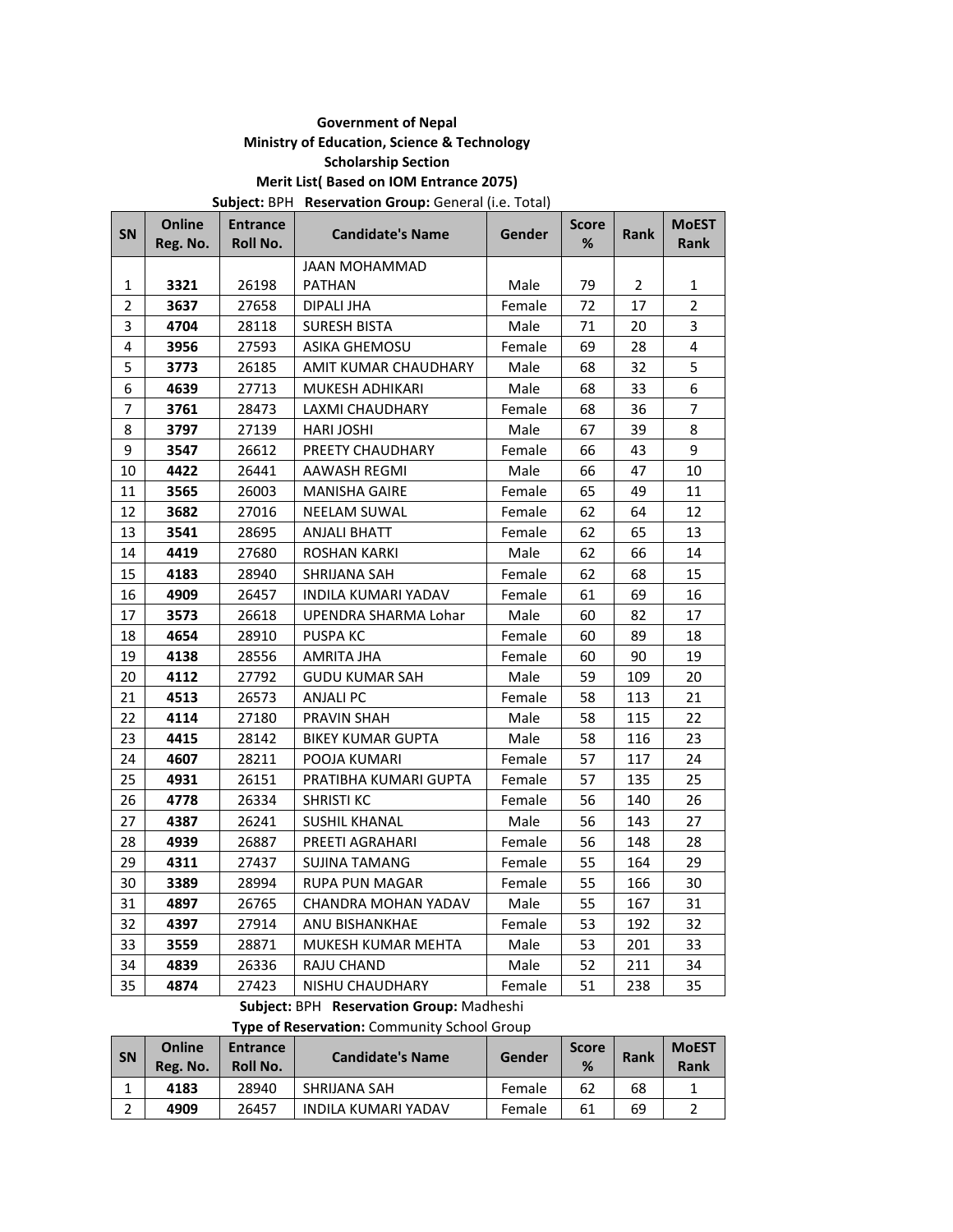| 3 | 3573 | 26618 | UPENDRA SHARMA Lohar       | Male   | 60 | 82  |   |
|---|------|-------|----------------------------|--------|----|-----|---|
| 4 | 4112 | 27792 | <b>GUDU KUMAR SAH</b>      | Male   | 59 | 109 |   |
| 5 | 4415 | 28142 | <b>BIKEY KUMAR GUPTA</b>   | Male   | 58 | 116 |   |
| 6 | 4311 | 27437 | <b>SUJINA TAMANG</b>       | Female | 55 | 164 | 6 |
|   | 4897 | 26765 | <b>CHANDRA MOHAN YADAV</b> | Male   | 55 | 167 |   |
| 8 | 3559 | 28871 | MUKESH KUMAR MEHTA         | Male   | 53 | 201 |   |
| 9 | 4874 | 27423 | NISHU CHAUDHARY            | Female | 51 | 238 | 9 |

## **Subject:** BPH **Reservation Group:** Female

**Type of Reservation:** Community School Group

| SN | <b>Online</b><br>Reg. No. | <b>Entrance</b><br><b>Roll No.</b> | <b>Candidate's Name</b>    | Gender | <b>Score</b><br>% | <b>Rank</b> | <b>MoEST</b><br><b>Rank</b> |
|----|---------------------------|------------------------------------|----------------------------|--------|-------------------|-------------|-----------------------------|
| 1  | 3761                      | 28473                              | LAXMI CHAUDHARY            | Female | 68                | 36          | 1                           |
| 2  | 3565                      | 26003                              | <b>MANISHA GAIRE</b>       | Female | 65                | 49          | $\mathcal{P}$               |
| 3  | 3541                      | 28695                              | <b>ANJALI BHATT</b>        | Female | 62                | 65          | 3                           |
| 4  | 4183                      | 28940                              | SHRIJANA SAH               | Female | 62                | 68          | 4                           |
| 5  | 4909                      | 26457                              | <b>INDILA KUMARI YADAV</b> | Female | 61                | 69          | 5                           |
| 6  | 4654                      | 28910                              | PUSPA KC                   | Female | 60                | 89          | 6                           |
| 7  | 4311                      | 27437                              | <b>SUJINA TAMANG</b>       | Female | 55                | 164         |                             |
| 8  | 4874                      | 27423                              | NISHU CHAUDHARY            | Female | 51                | 238         | 8                           |

**Subject:** BPH **Reservation Group:** Janajati

**Type of Reservation:** Community School Group

| SN       | Online<br>Reg. No. | <b>Entrance</b><br><b>Roll No.</b> | <b>Candidate's Name</b> | Gender | <b>Score</b><br>% | Rank | <b>MoEST</b><br>Rank |
|----------|--------------------|------------------------------------|-------------------------|--------|-------------------|------|----------------------|
| ┻        | 3761               | 28473                              | LAXMI CHAUDHARY         | Female | 68                | 36   |                      |
| <u>.</u> | 4311               | 27437                              | SUJINA TAMANG           | Female | 55                | 164  |                      |
|          |                    |                                    |                         |        |                   |      |                      |

राजस्व तथा कागजात नबुझाएका उम्मेदवारहरु

|   | 3452 | 26272 | BALIKA DAHAL        | Female |    |     |
|---|------|-------|---------------------|--------|----|-----|
|   | 3685 | 27620 | PINKEY YADAV        | Female | 57 | 119 |
|   | 3820 | 27444 | MAUNATA KHADKA      | Female | 53 | 194 |
| 4 | 4554 | 28033 | DHAN BAHADUR GURUNG | Male   | 55 | 162 |

#### **Subject:** BPH **Reservation Group:** Madheshi **Type of Reservation:** Other School Group

| <b>SN</b>      | <b>Online</b><br>Reg. No. | <b>Entrance</b><br><b>Roll No.</b> | <b>Candidate's Name</b>                                                           | Gender | <b>Score</b><br>% | <b>Rank</b> | <b>MoEST</b><br><b>Rank</b> |
|----------------|---------------------------|------------------------------------|-----------------------------------------------------------------------------------|--------|-------------------|-------------|-----------------------------|
|                |                           |                                    | <b>JAAN MOHAMMAD</b>                                                              |        |                   |             |                             |
| 1              | 3321                      | 26198                              | <b>PATHAN</b>                                                                     | Male   | 79                | 2           | 1                           |
| 2              | 3637                      | 27658                              | DIPALI JHA                                                                        | Female | 72                | 17          | 2                           |
| 3              | 3773                      | 26185                              | AMIT KUMAR CHAUDHARY                                                              | Male   | 68                | 32          | 3                           |
| 4              | 4114                      | 27180                              | PRAVIN SHAH                                                                       | Male   | 58                | 115         | 4                           |
| 5              | 4607                      | 28211                              | POOJA KUMARI                                                                      | Female | 57                | 117         | 5                           |
| 6              | 4931                      | 26151                              | PRATIBHA KUMARI GUPTA                                                             | Female | 57                | 135         | 6                           |
| $\overline{7}$ | 4939                      | 26887                              | PREETI AGRAHARI                                                                   | Female | 56                | 148         | 7                           |
|                |                           |                                    | Subject: BPH Reservation Group: Female<br>Tung of Becompations Other Cahool Croup |        |                   |             |                             |

**Type of Reservation:** Other School Group

| <b>SN</b> | <b>Online</b> | Entrance | <b>Candidate's Name</b> | Gender | Score | Rank | <b>MoEST</b> |
|-----------|---------------|----------|-------------------------|--------|-------|------|--------------|
|           | Reg. No.      | Roll No. |                         |        | %     |      | <b>Rank</b>  |